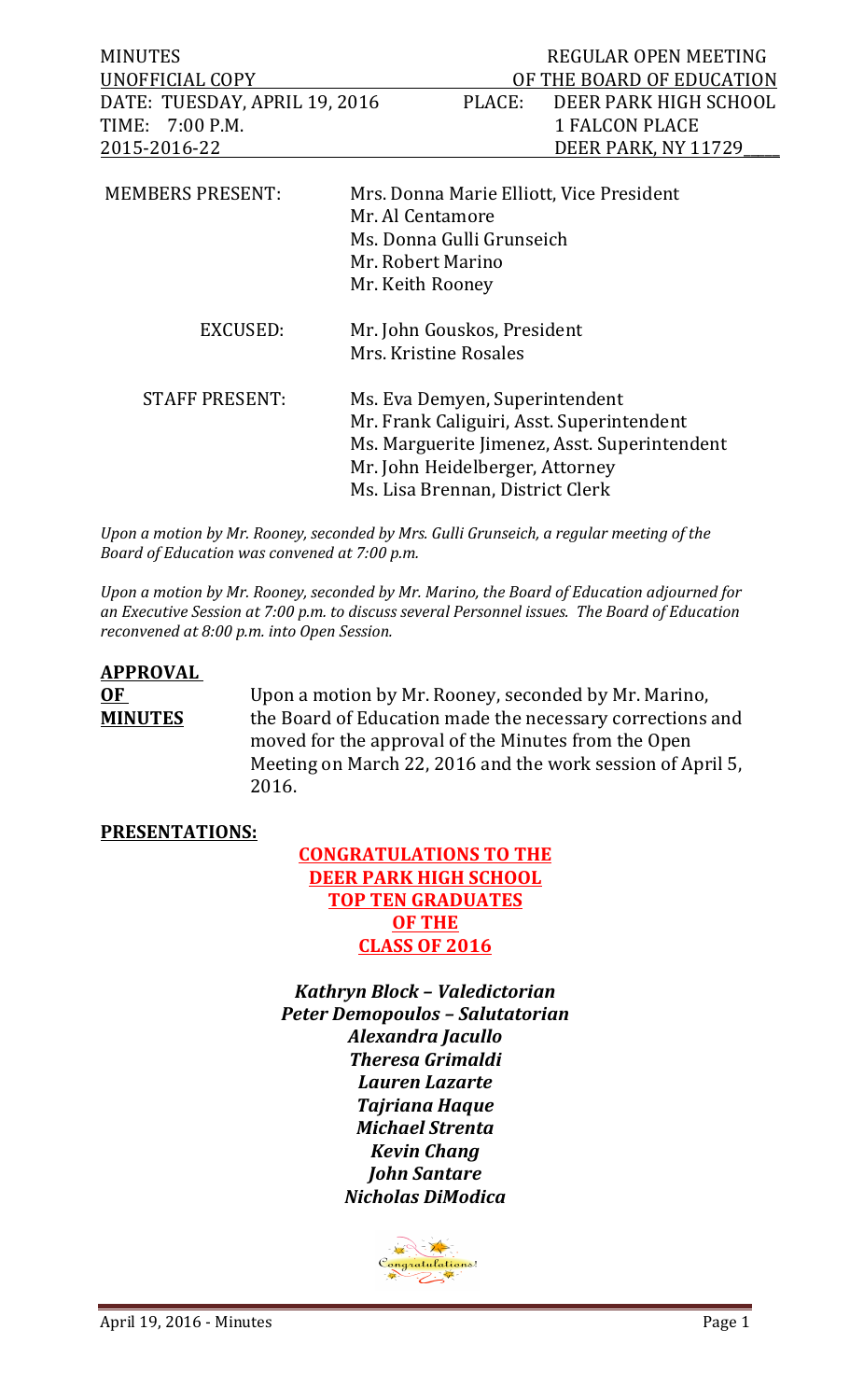## **ATHLETIC AWARDS Winter 2015-16 By: Mr. Fontana – District Administrator, Athletics**

## **Varsity Boys Basketball**

Head Coach: John McCaffrey Assistant Coach: Adam Hovorka

This team qualified for the Class "AA" Playoffs and was recognized by New York State as a Scholar Athlete Team.

| Brett Talbert      | Academic All-County, Scholar Athlete           |
|--------------------|------------------------------------------------|
| Princeton Louis    | All-League                                     |
| Joshua Pismeny     | All-League, Unsung Hero Award, Scholar Athlete |
| Donnell Louissaint | All-Conference, Scholar Athlete                |
| Darien Jenkins     | All-County, Scholar Athlete                    |
|                    |                                                |

**Additional Scholar Athlete Members** 

Connor Hewlette **Daniel Sebok** Michael Sicinski

## **Varsity Girls Basketball**

Head Coach: Mike Gennaro Assistant Coach: Holly O'Donnell

This team was recognized by New York State as a Scholar Athlete Team.

Antanasia Chambers All-Conference

Scholar Athlete Members

Yasmin Chabra **Cassandra Hovanec** Kimora Jenkins Jordan Knapp Julianna Knice Julianna LaSorsa Olivia Mosca

## **Varsity Wrestling**

Head Coach: Mike McLaughlin Assistant Coach: Nick Sepe

| Christian Birdsall     | All-League                                         |
|------------------------|----------------------------------------------------|
| <b>Kenneth Cooper</b>  | All-League                                         |
| Justin Perez           | All-League                                         |
| <b>Preston Maucere</b> | All-League, All-County, State Qualifier            |
| Thomas Cox             | All-League, All-County, All-State (State Champion) |
|                        |                                                    |

## **Varsity Boys Swimming/Diving**

Head Coach: Craig Mangio Assistant Coach: Brian Tower

This team was recognized by New York State as a Scholar Athlete Team and received the Sportsmanship Award for their league.

| Colin Reilly          | All-League, Sportsmanship                  |
|-----------------------|--------------------------------------------|
| Michael Charumaneeroj | All-League, Scholar Athlete, Sportsmanship |
| Benjamin Wilkonski    | All-League, Scholar Athlete, Sportsmanship |
| Nicholas Trnka        | All-League, Sportsmanship                  |
| Dylan Cornelia        | All-League, Scholar Athlete, Sportsmanship |
|                       | (school record in the 100m breast stroke)  |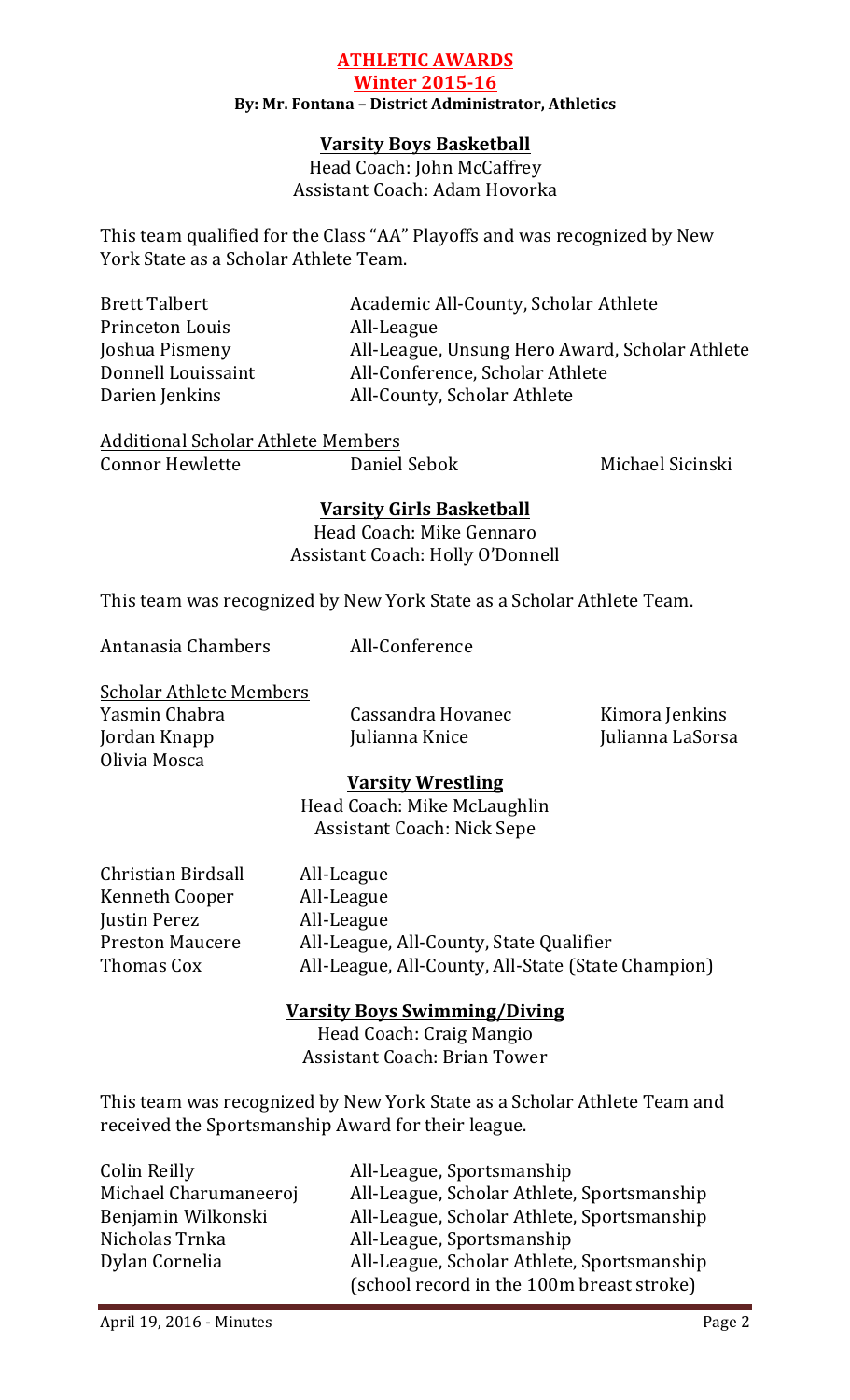## Additional Scholar Athlete & Sportsmanship Members

Azim Chowdhury **Nicholas DiModica** Alan Korsiak Darien Lee **Andrew Miano** Shawn Paul Ameen Ramsaran Martin Salgado-Heredia Frederick Suarato

## **Additional Sportsmanship Members**

| Mohammad Abdullah | Kenneth Del Cid  | Joseph DeNoyior        |
|-------------------|------------------|------------------------|
| Brandon Doogan    | Shihab Howlader  | Mithzael Jean-Baptiste |
| Joseph Sanchez    | Salvatore Shaner |                        |

## **Varsity Girls Track**

Head Coach: Jim Petti Assistant Coach: Kevin Marner

|                | This team was recognized by New York State as a Scholar Athlete Team. |
|----------------|-----------------------------------------------------------------------|
| Nailah Edmead  | All-League, Scholar Athlete                                           |
| Victoria Major | All-League, All-County, All-State $(4th$ in state for                 |
|                | the high jump, school record of 5'5")                                 |

## Additional Scholar Athlete Members

| Aaliyah Almanzar      | Isabella Aparicio       |
|-----------------------|-------------------------|
| Alexandria Costanza   | <b>Kaitlyn Cummings</b> |
| <b>Kasey Dorney</b>   | Amanda Gouskos          |
| Alexandria Maniscalco | Morgan Nugent           |
| <b>Sarah Parsons</b>  | Jessica Phillips-Harris |
| Michaela Rapisarda    | Jenna Schultz           |
| Sarah Wigger-Garcia   |                         |
|                       |                         |

## **Varsity Boys Track**

Head Coach: Tom Brouillard Assistant Coach: Mario Fiore

This team was recognized by New York State as a Scholar Athlete Team.

| Ryan Brown       | All-League, Scholar Athlete |
|------------------|-----------------------------|
| Christopher Cox  | All-League, Scholar Athlete |
| Joseph Curry     | All-League, Scholar Athlete |
| Alex Delassalle  | All-League                  |
| Nicholas Fenton  | All-League                  |
| Alvin Sime       | All-League                  |
| Michael Theiling | All-league                  |

## Scholar Athlete Members

| Hadi Alaouieh              | <b>Ryan Brooks</b> |
|----------------------------|--------------------|
| Samuel Escobar             | <b>Ryan Hegney</b> |
| Richard Incandela          | Peter Khazar       |
| Nasir Mahmood              | Michael Nacchia    |
| Diego Sanchez              | Sean Sanchez       |
| <b>Iustin Vivas-Mendez</b> |                    |
|                            |                    |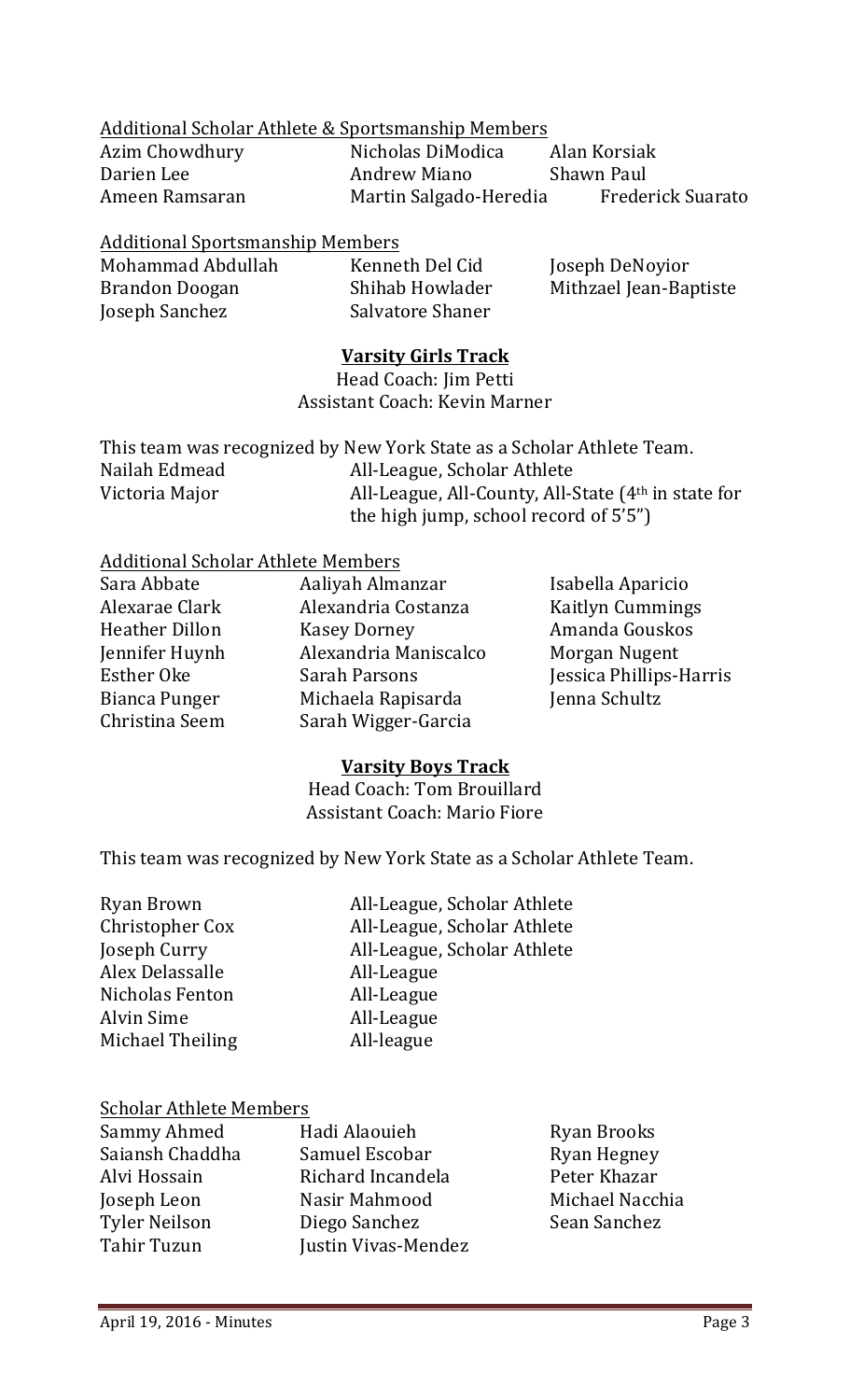## **Varsity Bowling**

Head Coach: Kyle McCourt

**Joseph Thomas** SCBCA Award (200+ Average) Adam Zimmerman Winner of the Suffolk County Individual Bowling Tournament and was All-State as a member of the Section XI State Championship Team. His 241.8 average was the highest among all Suffolk County bowlers

## **Varsity Kickline**

Head Coach: Ariel Miano Choreographer: Holly Petrone

This team finished 2nd in KICK and 3rd in the Open Competition at the Nationals Tournament and  $2^{nd}$  in the Open Competition and  $1^{st}$  in KICK and POM at the LIKA Championships. They were also recognized by New York State as a Scholar Athlete Team.

| <b>Scholar Athlete Members</b> |                    |                     |
|--------------------------------|--------------------|---------------------|
| <b>Emily Colquhoun</b>         | Mikayla Delgalvis  | Julianna Diaz       |
| Kristina DiNardo               | Lindsey Dominique  | <b>Ashley Dunne</b> |
| Francesca Iannella             | Aviance Johnson    | Emily Le            |
| Amanda Nicolas                 | Danielle Petrizzo  | Alyssa Shindel      |
| Breanna Tedeschi               | Katherine Vassallo | Angela Zabas        |
|                                |                    |                     |

Additional Members Erica Dinoff **Vanessa Laucella** Paige Schwab Brianna Trovato

## **FINE AND PERFORMING ARTS AWARDS**

By: Mr. Murphy - Curriculum Associate, Fine and Performing Arts

## **NYSCAME All County Ensembles**

Joseph DeNoyior Kalvin Guyer Jacie Matera Michael Strenta Alec Winters

**SCMEA All County Jazz Ensemble** 

Michael Strenta

## **All State Mixed Chorus**

Joseph DeNoyior Alec Winters

**All State Orchestra**

Kalvin Guyer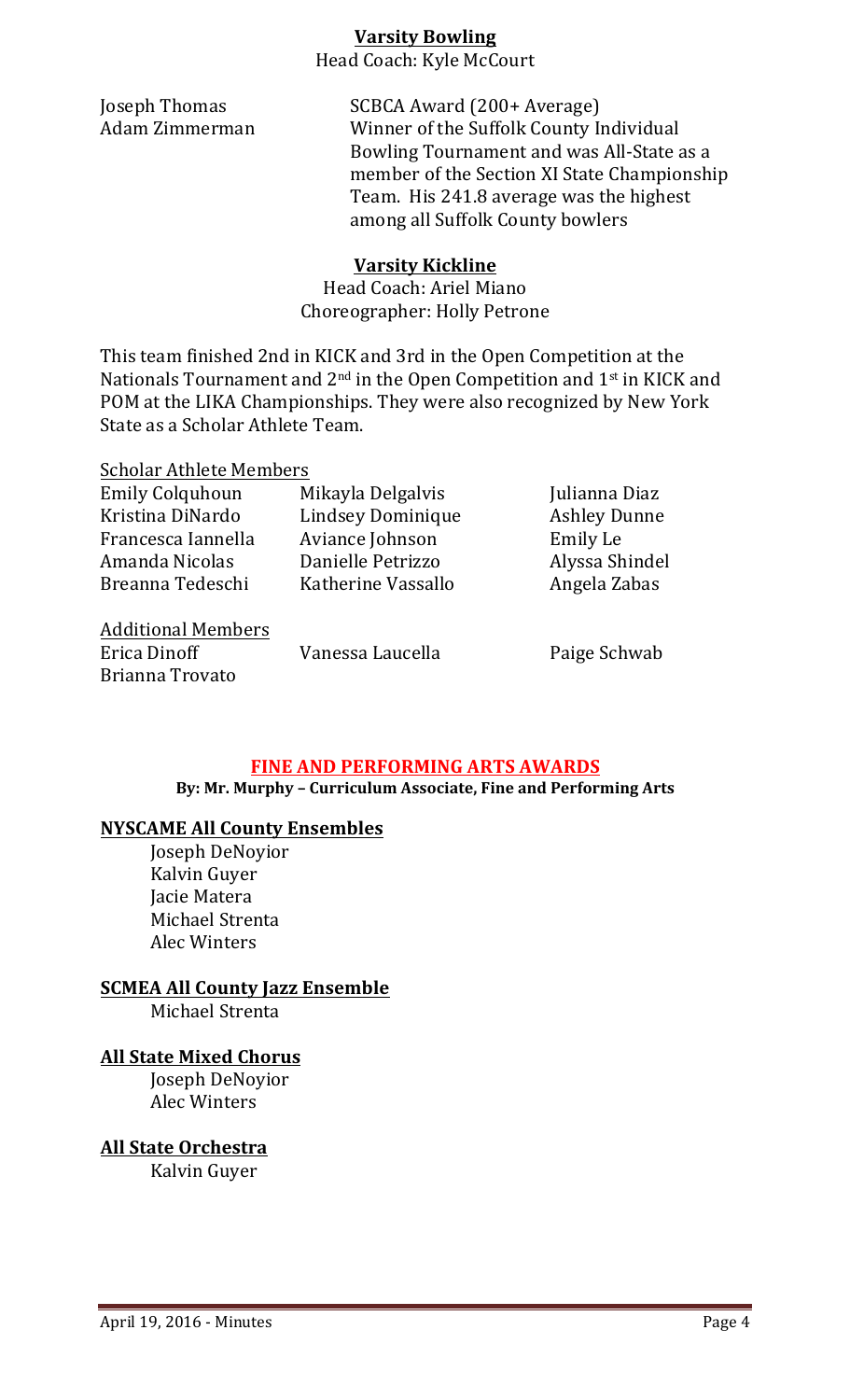## **Long Island String Festival**

Rebecca Fox Gianna Giffone Kalvin Guyer Alaina Lin Ryder Min Catherine Wilkonski

## **LIU Advanced Visions 12**

Alex Troisi Regina Ambrosio

## **Babylon Hispanic Heritage Festival**

Regina Ambrosio

## **SCALA Art Show Exhibitors**

Graceann Almonte **Maria Mitac** Regina Ambrosio Grace Oliveri **Victoria** Wheby Milton Ayala Kristina Kerr Santos Barahona **Adithan** Omprakash Kristina Console **Alejandro** Pino Gianna DelVecchio **Anthony Schiaffo** Brianna Edouard Taylor Sinclair Oswald Greene **Emily Smith** 

## **SCMEA All County Ensembles**

Valerie Alfaro Megan Bush Makenzie Caldone-Koury Katherine Cho Isabella Coon Alexandria Costanza Carolyn Do Sara Felipe Rebecca Fox Giana Giffone Isabella Giglio **Erika Hughes** Kylie Kuhn **Alaina** Lin Josephine LoGrande Paulina LoGrande Nolan Maggio Ryder Min Alia Naqvi **Dimitra Pavlatos** Christina Russell **Damian Saladino** Emanuel Saladino Gianna Sanchez Kailey Tenn **Angelina Winters** Michelle Xuan Megan Zhang

## **SCMEA Recorder Day Participants**

Sarah Naqvi Theresa Tiernan

## **Colors of Long Island Art Exhibition**

Peighton Steiger Sean Thiesen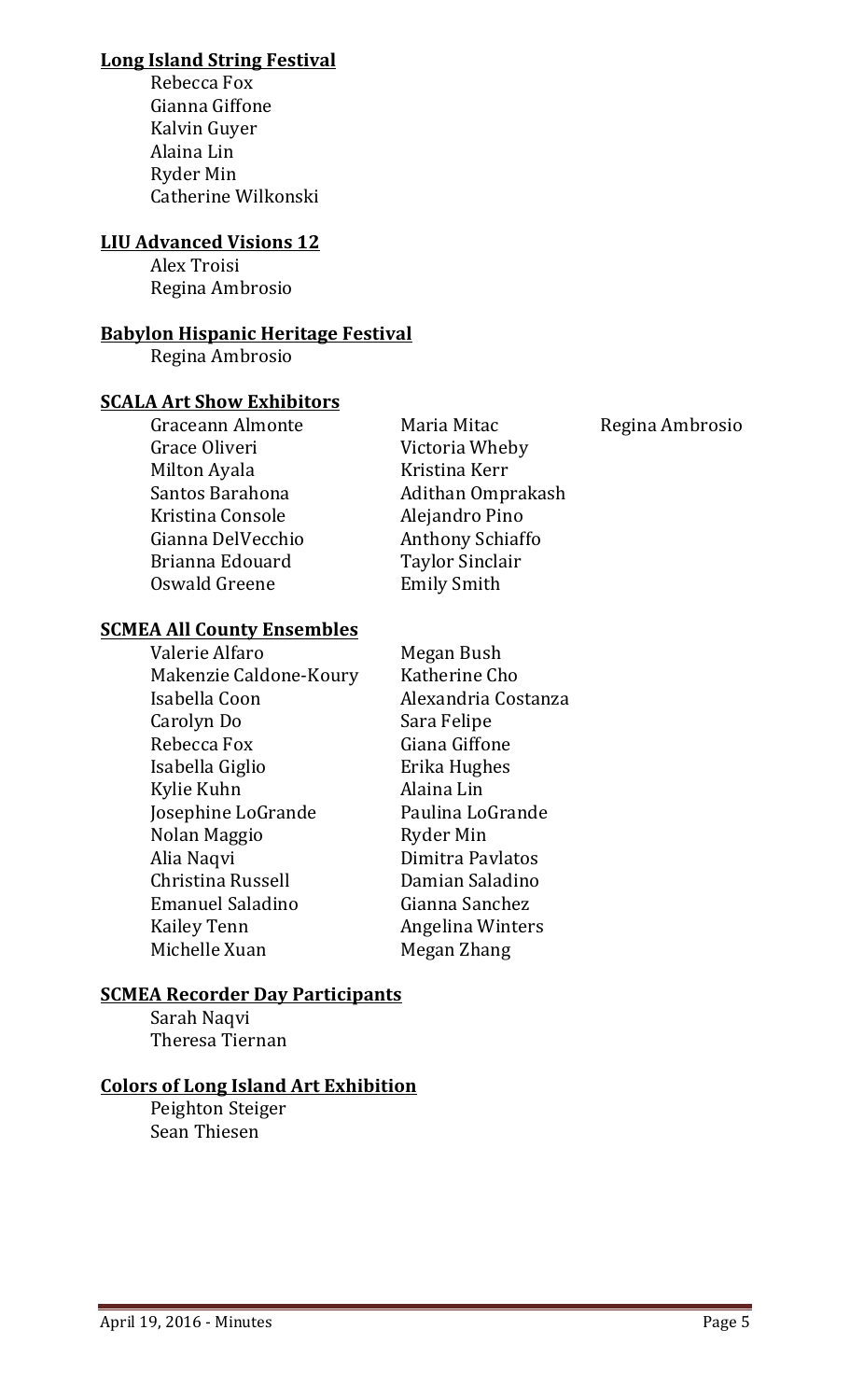## **Art and Literary Club Student Helpers**

Regina Ambrosio Renee Ambrosio Victoria Clark Andres Colon Megan Hammond Karsten Scoggin Alexandra Troisi

## **New York State Theatre Education Association Conference Participants**

| Alleigha Brady          | Samantha Colon         |
|-------------------------|------------------------|
| Joseph DeNoyior         | Tori DiTomasso         |
| <b>Anthony Henkel</b>   | Averi Lacoff           |
| Alexandra Lane          | Nolan Maggio           |
| Jasmine Martin          | <b>Destiny Parsons</b> |
| Danny Saturne           | <b>Bianca Taipe</b>    |
| Alejandro Villa-Vasquez | Alec Winters           |
|                         |                        |

## **Long Island's Best at Heckscher Museum**

| Regina Ambrosio | Jaelyn Voigt |
|-----------------|--------------|
|                 |              |

## V. **NEW BUSINESS:**

| <b>ADOPTION</b> | Upon a motion by Ms. Gulli Grunseich, seconded by |
|-----------------|---------------------------------------------------|
| OF 2016-2017    | Mr. Centamore, the Board of Education unanimously |
| <b>BUDGET</b>   | approved the following Resolution:                |

**BE IT RESOLVED**, that the Deer Park Board of Education adopt the school district budget for the 2016-2017 school year, as presented with the total appropriation of \$107,636,445 and that the budget be submitted to the qualified voters in a referendum scheduled for Tuesday, May 17, 2016 that will be held in the Gymnasium of the Deer Park HS.

| <b>APPROVAL</b>   |
|-------------------|
| <b>OF SCHOOL</b>  |
| <b>PROPERTY</b>   |
| <b>TAX REPORT</b> |
| <b>CARD</b>       |

*Upon a motion by Mr. Marino, seconded by Mr. Rooney, the Board of Education unanimously* approved the following Resolution:

**RESOLVED**, that the Board of Education of the Deer Park Union Free School district approve the property tax report card prepared by the District's business office for the 2016 Annual District Meeting.

BE IT FURTHER RESOLVED, that a copy of said report card shall be submitted to the State Education Department.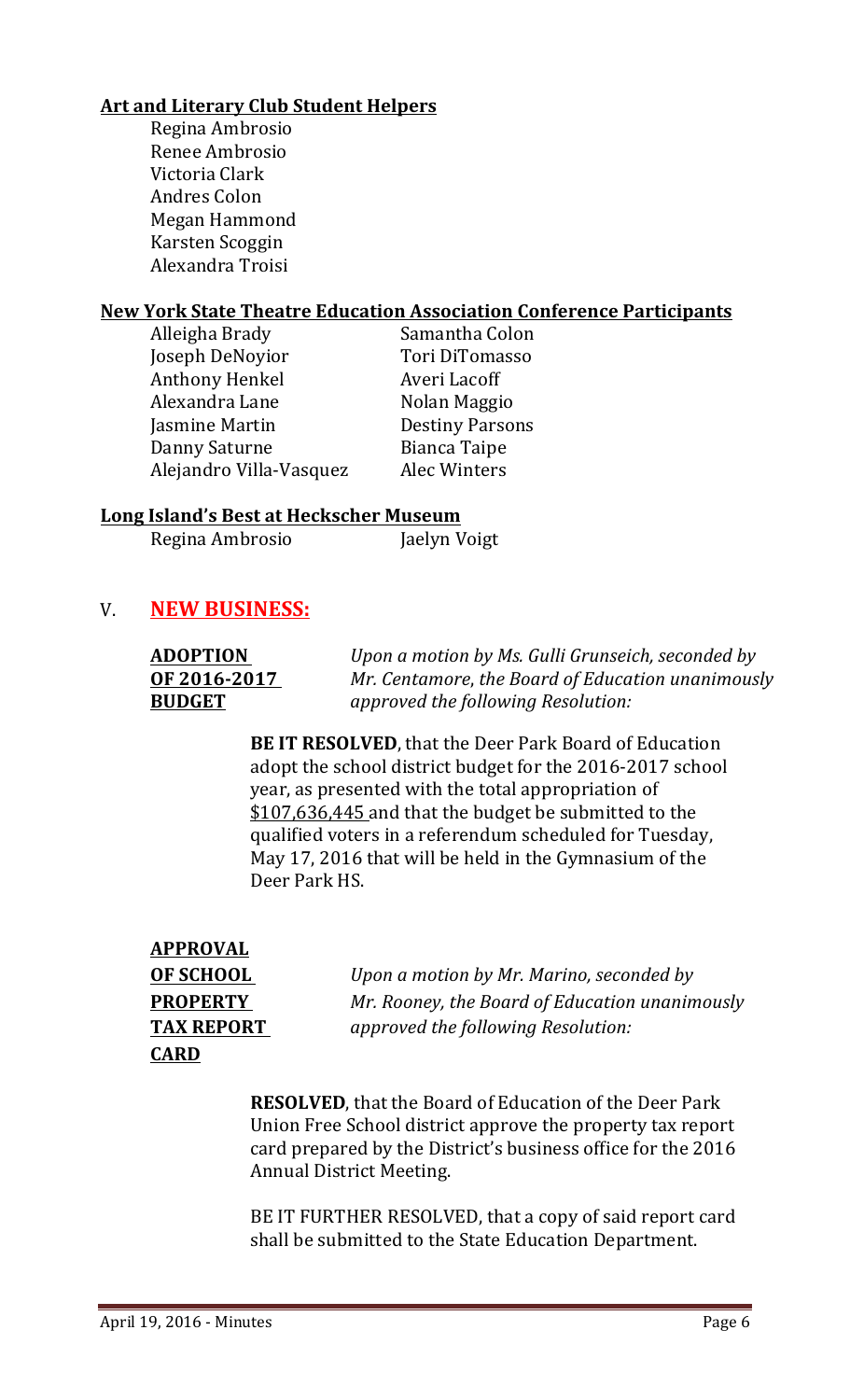**ADDITIONAL ELECTION ELECTION & BUDGET VOTE** 

**INSPECTORS** *Upon a motion by Mr. Centamore, seconded by* **FOR ANNUAL** *Ms. Gulli Grunseich, the Board of Education unanimously* **DISTRICT** *approved the following Resolution:* 

> **RESOLVED**, that the following qualified voters of said School District are hereby appointed as election inspectors for the Annual District Election and Budget Vote:

Ray Piccininni Josephine Rubino Janet Curleo

# **FIRST** *Upon a motion by Ms. Gulli Grunseich, seconded by* **READING** *Mr. Rooney, the Board of Education unanimously* **OF POLICIES** *approved the following Resolution:*

**RESOLVED**, that the Board of Education approve revisions to the following policies:

- $\triangleright$  Policy #1050 Annual District Election and Budget Vote
- $\triangleright$  Policy #1051 Budget Planning, Administration and Development
- $\triangleright$  Policy #1052 Budget Adoption
- $\triangleright$  Policy #1053 Contingency Budget
- $\triangleright$  Policy #5300.42 Code of Conduct Disciplinary Procedures and Penalties
- $\triangleright$  Policy #6100 Annual Budget
- $\triangleright$  Policy #6120 Budget Hearing
- Policy #8630-R Deer Park UFSD Staff User Agreement Form

**SECOND READING #4321**

**AND** *Upon a motion by Mr. Marino, seconded by Mr.* **APPROVAL** *Centamore, the Board of Education unanimously* **OF POLICY** *approved the following Resolution:* 

> **RESOLVED**, that the Board of Education approve the following policy as accepted and adopted by the Board of Education and placed in the board of Education policy manual.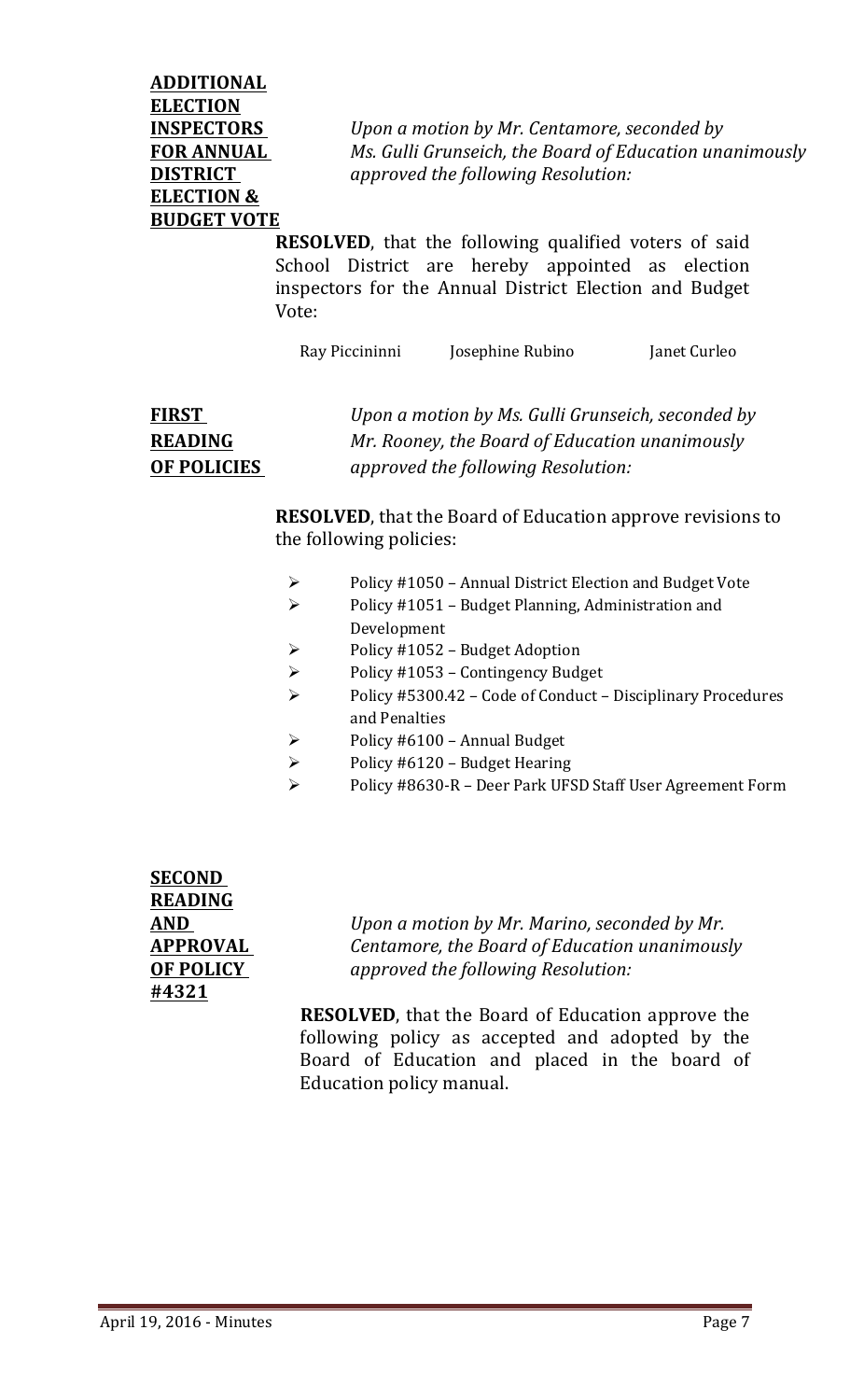**2016-2017**

**BOCES BUDGET** *Upon a motion by Ms. Gulli Grunseich, seconded by* **VOTE AND** *Mr. Centamore, the Board of Education unanimously* **ELECTION** *approved the following Resolution:* 

> **RESOLVED**, that the Board of Education of the Deer Park UFSD will vote to approve the 2016-2017 Administrative budget for the Board of Cooperative Educational Services, Second Supervisory District of Suffolk County (West Suffolk BOCES) NY and,

**BE IT FURTHER RESOLVED**, that the Board of Education will support Mrs. Mildred Browne, Mrs. Ilene Herz and Mrs. Maryann Zumpano to fill three vacant seats, each for a three year term on the Western Suffolk Board of Cooperative Education Services.

| 2015-2018           |                                                   |
|---------------------|---------------------------------------------------|
| <b>PROFESSIONAL</b> | Upon a motion by Ms. Gulli Grunseich, seconded    |
| <b>DEVELOPMENT</b>  | by Mr. Rooney, the Board of Education unanimously |
| <b>PLAN</b>         | approved the following Resolution:                |

**RESOLVED**, that the Board of Education of the Deer Park Union Free School District retroactively approves the planning and implementing of the Deer Park Professional Development Program as an ongoing endeavor shared by the Deer Park Teachers' Association, its' constituants, administration, higher education representatives and parents, and

BE IT FURTHER RESOLVED, that the Superintendent of Schools shall sign the Statement of Assurances for this plan to become effective immediately.

**APPROVAL**  *Upon a motion by Mr. Marino, seconded by Mr. Rooney,* **OF** *the Board of Education unanimously approved the following* **SCHEDULES** *Schedules collectively:* 

# **NON-INSTRUCTIONAL**

## **SCHEDULE -- NN --APPOINTMENTS (Non-Instructional)**

## **James Albertelli**

| <b>Transportation</b> |                   |
|-----------------------|-------------------|
| Position:             | <b>Bus Driver</b> |
| Salary/Step:          | \$23.16/hr        |
| Effective             | 4/4/2016          |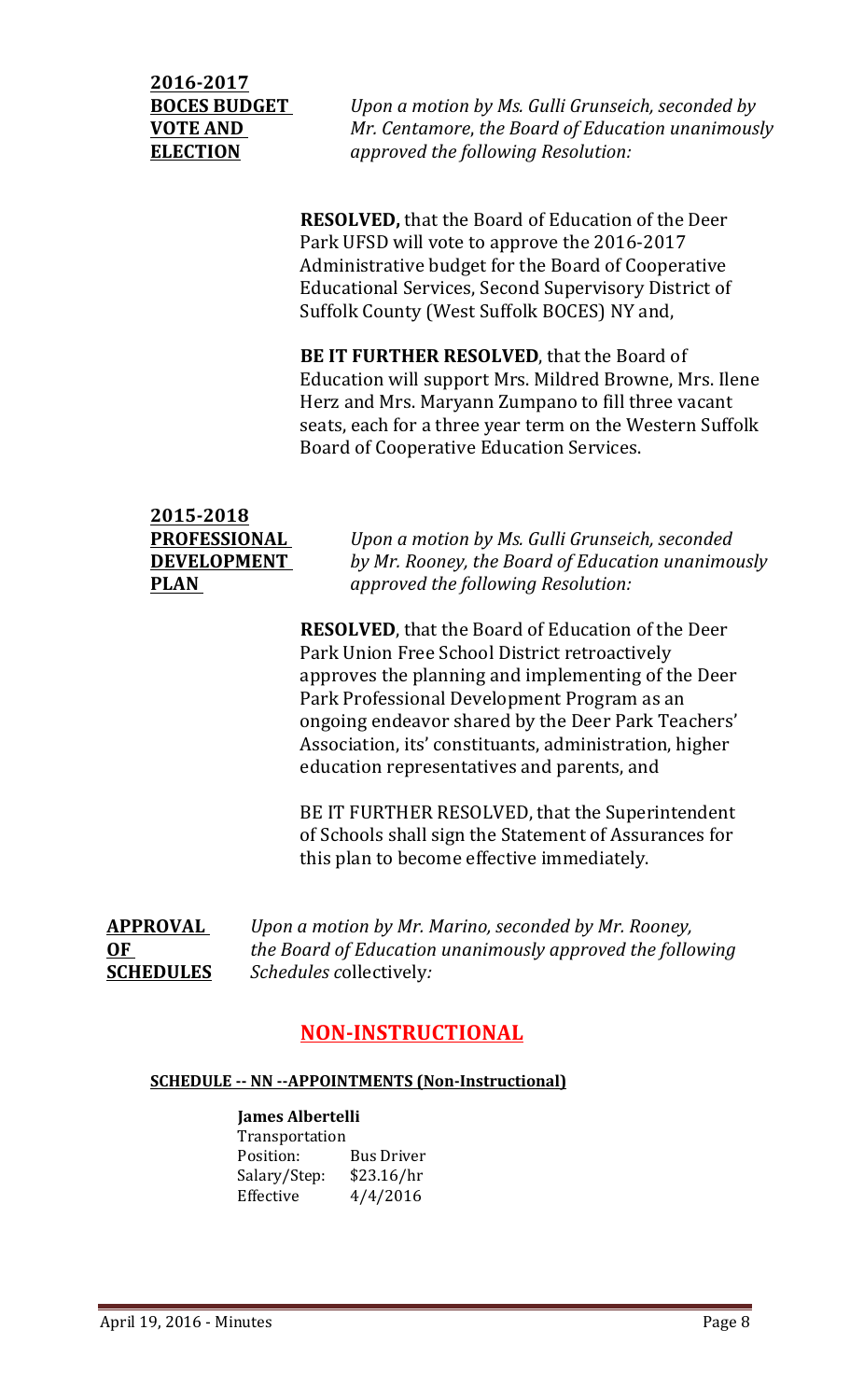### **Steven Berry**

Memorial Position: Network & Systems Specialist I Salary/Step: \$61,504 Effective  $4/5/2016$ Salary prorated at \$15,139

#### **Emmeline Gaare**

| Deer Park High School |           |
|-----------------------|-----------|
| Position:             | Lifeguard |
| Salary/Step:          | \$9.55/hr |
| Effective             | 3/30/2016 |

### **Danielle Gallo**

| Deer Park High School |           |
|-----------------------|-----------|
| Position:             | Lifeguard |
| Salary/Step:          | \$9.55/hr |
| Effective             | 3/30/2016 |

#### **Steven Lynch**

| Bus Driver   |
|--------------|
| \$23.16/hour |
| 4/13/2016    |
|              |

#### **Celine Marino**

Deer Park High School Position: Lifeguard Salary/Step: \$9.55/hr Effective 3/30/2016

### **Katherine Vassallo**

Deer Park High School Position: Lifeguard Salary/Step: \$9.55/hr Effective 3/30/2016

#### **Roberta Weisbecker**

Robert Frost Middle School Position: Registered Nurse Salary/Step: \$43,167 Step 1 Effective 4/13/2016 Salary prorated at \$11,439.26

#### **Robert Woolsey**

Memorial Position: Director of Facilities III Salary/Step: \$135,000 Effective  $7/1/2016$ 

#### **SCHEDULE -- NNPS --PER DIEM SUBSTITUTES (Non-Instructional)**

## **Jeanne Plitt**

| District Wide |                     |
|---------------|---------------------|
| Position:     | Substitute Clerical |
| Salary/Step:  | \$12/hour           |
| Effective     | 4/13/2016           |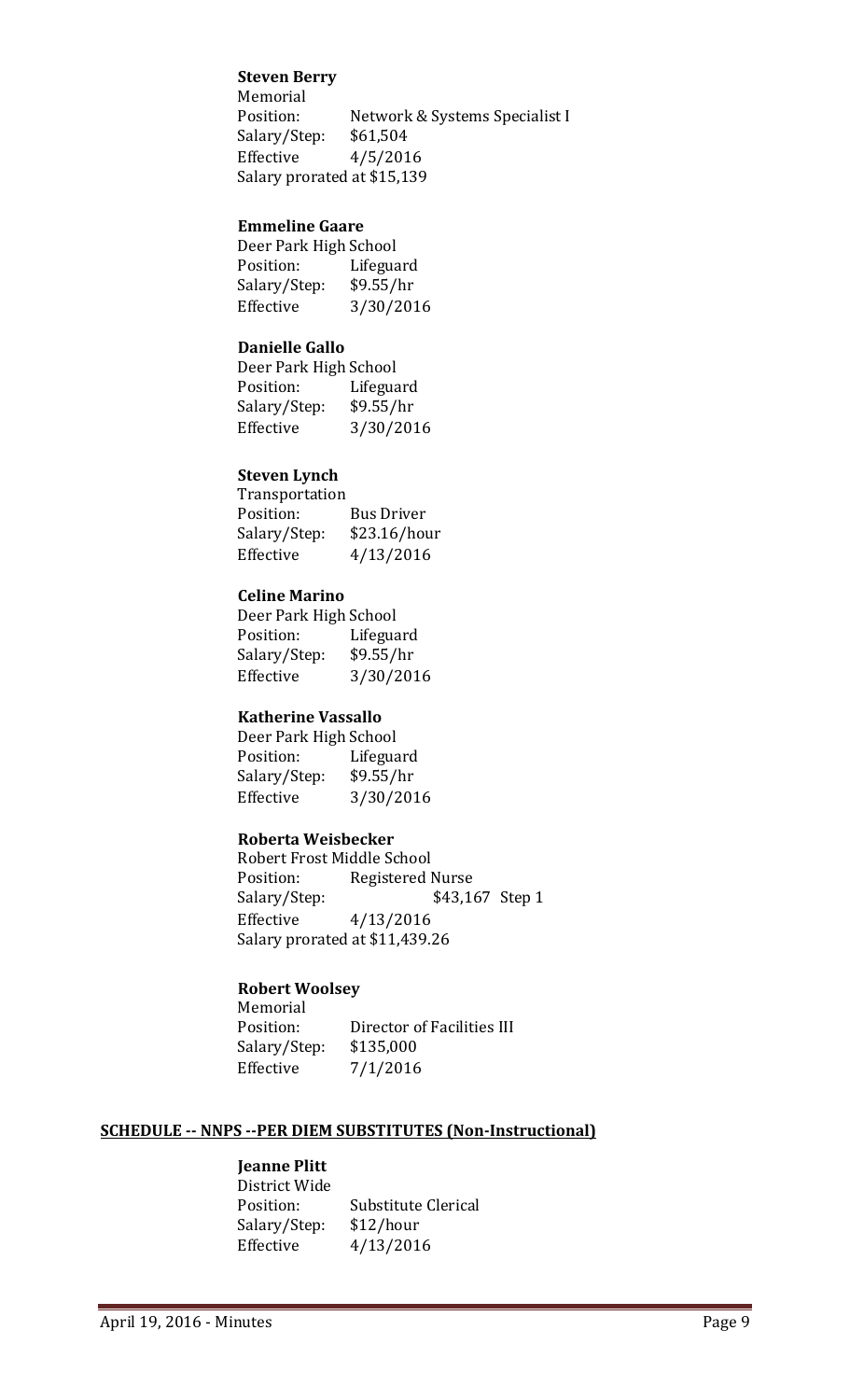#### **Angela Shanerman**

District Wide Position: Substitute Aide Salary/Step: \$9.00/hr Effective  $4/4/2016$ 

#### **Angela Shanerman**

District Wide Position: Substitute Clerical Salary/Step: \$12.00/hr Effective  $4/4/2016$ 

## **Domenica Tchinnis**

District Wide Position: Substitute Clerical Salary/Step: \$12/hour Effective 4/11/2016

#### **Domenica Tchinnis**

District Wide Position: Substitute Aide Salary/Step: \$9/ hour Effective 4/11/2016

### **Davis Wong**

District Wide Position: Substitute Custodian Salary/Step: \$10.50/hr Effective 3/23/2016

### **SCHEDULE -- OO --RESIGNATIONS / RETIREMENTS / REMOVALS / TERMINATIONS (Non-Instructional)**

#### **Joseph Abate**

Robert Frost Middle School Position: Night Custodian Salary/Step: Effective 7/30/2016 Resignation for the purpose of RETIREMENT

#### **Matthew Bory**

Memorial Position: Records Management Assistant Salary/Step: Effective  $4/5/2016$ Resignation. No outstanding obligation to the district.

**Charles Ortiz** Robert Frost Middle School Position: Night Custodian Salary/Step: Effective  $4/8/2016$ Resignation as Custodian to continue as Maintenance Mechanic

#### **SCHEDULE -- QQ --LEAVES OF ABSENCE (Non-Instructional)**

### **Thomas Anatra**

Memorial Position: Groundsman Salary/Step: Effective 3/15/2016 - 5/4/2016 Extension of Unpaid LOA (WC)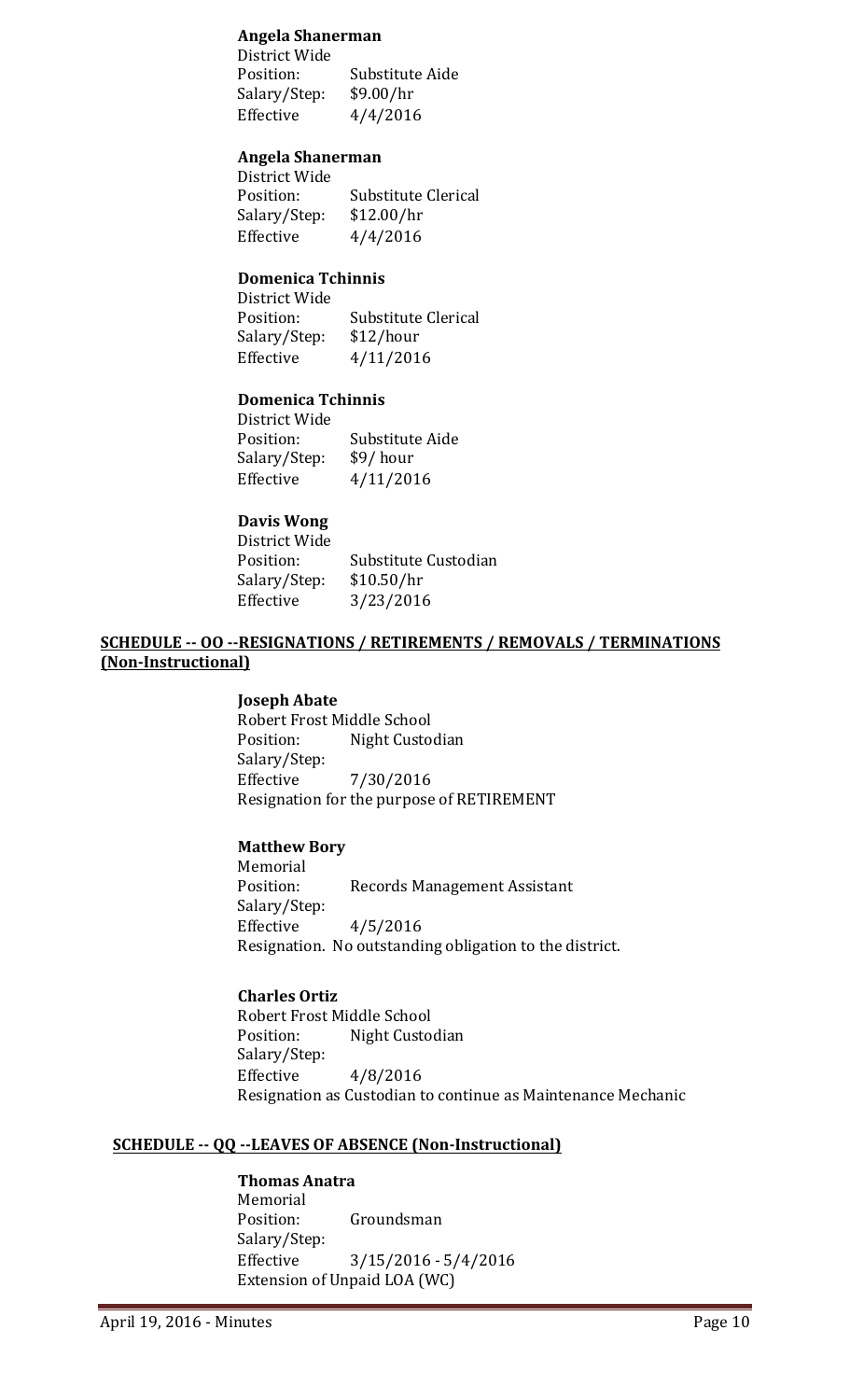## **Janice Crandall**

St. Cyril Position: Non-Instructional Aide Salary/Step: Effective  $3/24/2016 - 5/4/2016$ Extension of Unpaid Medical LOA (FMLA)

#### **Lisa Depre**

John Quincy Adams School Position: Non-Instructional Aide Salary/Step: Effective 3/29/2016 - 4/25/2016 Extension of Unpaid Medical LOA (FMLA)

### **Linda Keher**

Transportation Position: Bus Driver Salary/Step: Effective 3/5/2016 - 3/15/2016 Extension of Unpaid Medical LOA (FMLA)

#### **James Kerr**

Transportation Position: Bus Driver Salary/Step: Effective 3/23/2016 - 5/3/2016 Extension of Unpaid Medical LOA (Worker's Comp)

#### **Lorraine Sears**

Transportation Position: Bus Dispatcher Salary/Step: Effective  $4/14/2016 - 7/14/2016$ Paid Medical LOA (FMLA)

#### **Paul Vultaggio**

Memorial Position: Groundsman Salary/Step: Effective 3/14/2016 - 4/14/2016 Paid LOA (WC)

#### **Laura Walters**

Transportation Position: Bus Driver Salary/Step: Effective Intermittent FMLA

## **John Warner**

Transportation Position: Bus Driver Salary/Step: Effective  $4/18/2016 - 6/10/2016$ Unpaid Medical LOA (FMLA)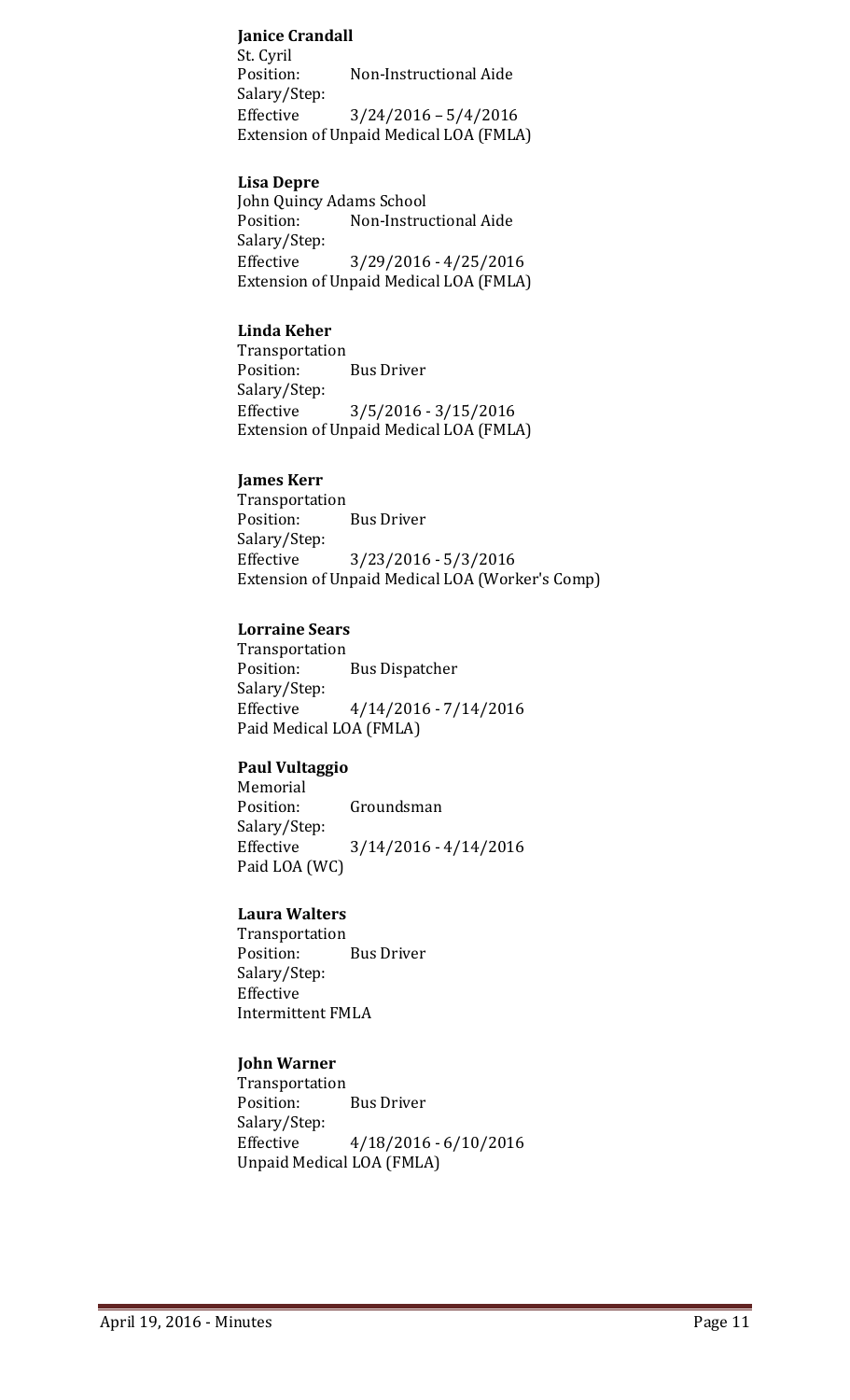# **INSTRUCTIONAL**

#### **SCHEDULE -- CSS --CHANGE OF STATUS / SALARY (Instructional)**

#### **Christine DiProperzio**

Deer Park High School Position: ELA Teacher Salary/Step: \$112,190 MA75/Step 23 Effective  $9/1/2016$ Returning as a classroom teacher

### **SCHEDULE -- N --PROBATIONARY TEACHER (Instructional)**

#### **Michael Berretta**

Deer Park High School Position: Probationary Social Studies Teacher Salary/Step: \$62,908 MA/Step 2 Effective 9/1/2016 - 8/31/2019

\*Except to the extent required by the applicable provisions of Education Law 2509, 2573, 3212 and 3014, in order to be granted tenure the classroom teacher or building administrator shall have received composite or overall annual professional performance review ratings pursuant to Education Law 3012-c and/or 3012-d of either effective or highly effective in at least three (3) of the four (4) preceding years and if the classroom teacher or administrator receives an ineffective composite or overall rating in the final year of the probationary period he or she shall not be eligible for tenure at that time.

## **SCHEDULE -- NPS --PER DIEM SUBSTITUTES (Instructional)**

#### **Eddie Lane**

District Wide Position: Per-Diem Substitute Teacher/T.A. Salary/Step: \$110/70 day Effective  $6/1/2016$ Certification: Biology

## **Emily Sutch**

District Wide Position: Per-Diem Substitute Teacher/T.A. Salary/Step: \$110/70 day Effective 6/1/2016 Certification: Earth Science

#### **SCHEDULE -- NS --PERMANENT SUBSTITUTES (Instructional)**

#### **Eddie Lane**

Deer Park High School Position: Permanent Substitute Teacher Salary/Step: \$125/day Effective  $4/5/2016 - 5/31/2016$ (M. Green)

## **Emily Sutch**

Deer Park High School Position: Permanent Substitute Teacher Salary/Step: \$125/day Effective  $4/4/2016 - 5/31/2016$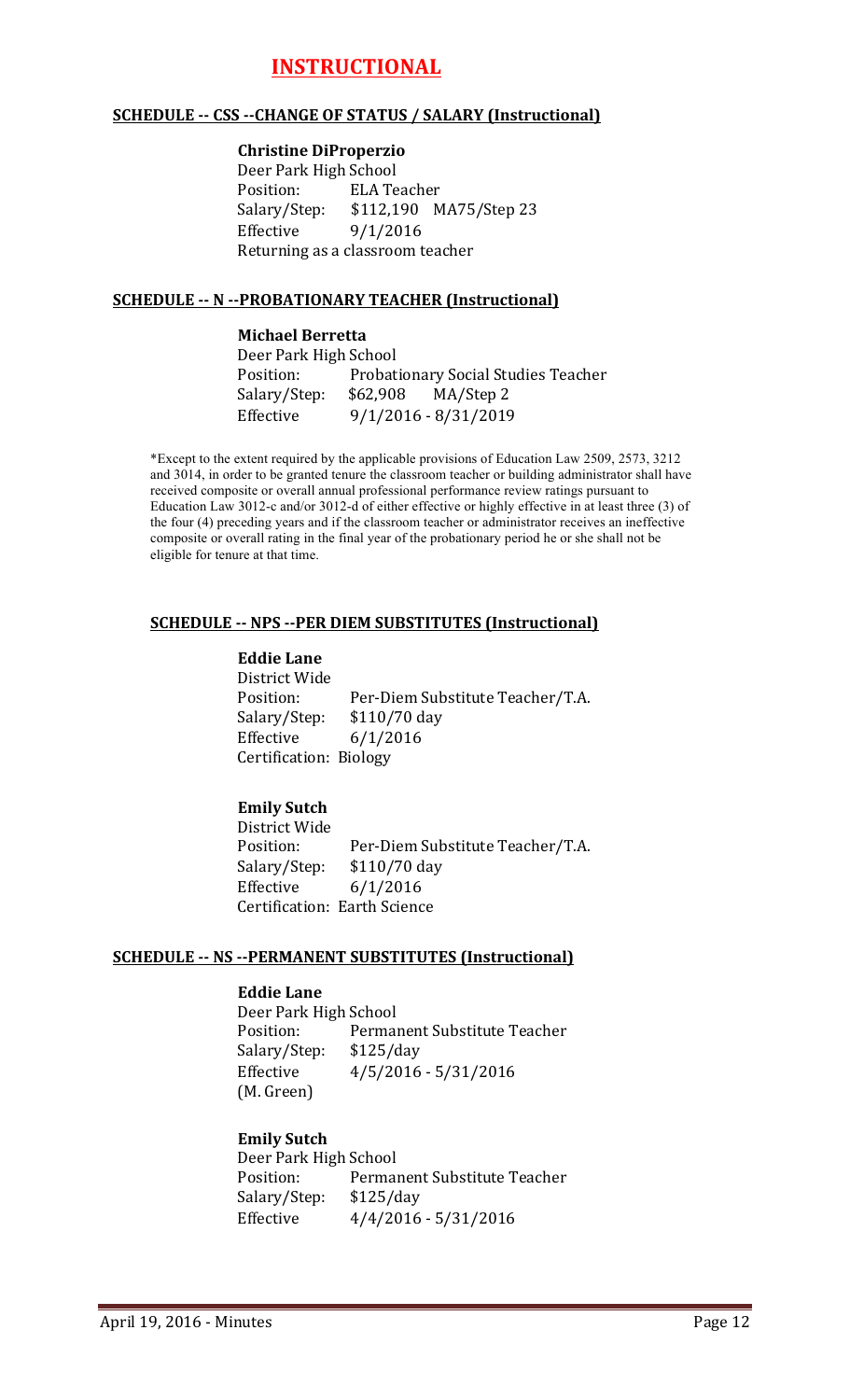#### **SCHEDULE -- O --RESIGNATIONS / RETIREMENTS / REMOVALS / TERMINATIONS (Instructional)**

#### **Christine DiProperzio**

Deer Park High School Position: Curriculum Associate for ELA, Reading & Library 6-12 Salary/Step: Effective 6/30/2016 Resignation to return as a classroom ELA teacher

#### **Maria Gomez**

Deer Park High School Position: .6 Permanent Substitute Salary/Step: Effective 1/31/2016 - 6/30/2016 Resigned as Permanent Substitute ONLY

#### **Emma Tapada**

Deer Park High School Position: Permanent Substitute/Per-Diem Substitute Teacher/T.A. Salary/Step: Effective 4/29/2016 Resignation. No outstanding obligation to the district.

#### **Damian Walsh**

Deer Park High School Position: Teaching Assistant Salary/Step: Effective  $4/8/2016$ Resignation. No outstanding obligation to the district.

#### **SCHEDULE -- Q --LEAVES OF ABSENCE (Instructional)**

#### **Susan Bonner**

John F Kennedy Intermediate School Position: Principal Salary/Step: Effective 4/28/2016 - 7/28/2016 Paid Medical LOA (FMLA)

#### **Elissa Connell**

John Quincy Adams School Position: Elementary Teacher Salary/Step: Effective 9/1/2016 - 9/30/2016 Paid Maternity LOA (FMLA)

#### **Carole DiPietrantonio**

Robert Frost Middle School Position: Special Education Teacher Salary/Step: Effective  $4/1/2016 - 4/12/2016$ Paid Medical LOA (Worker's Comp)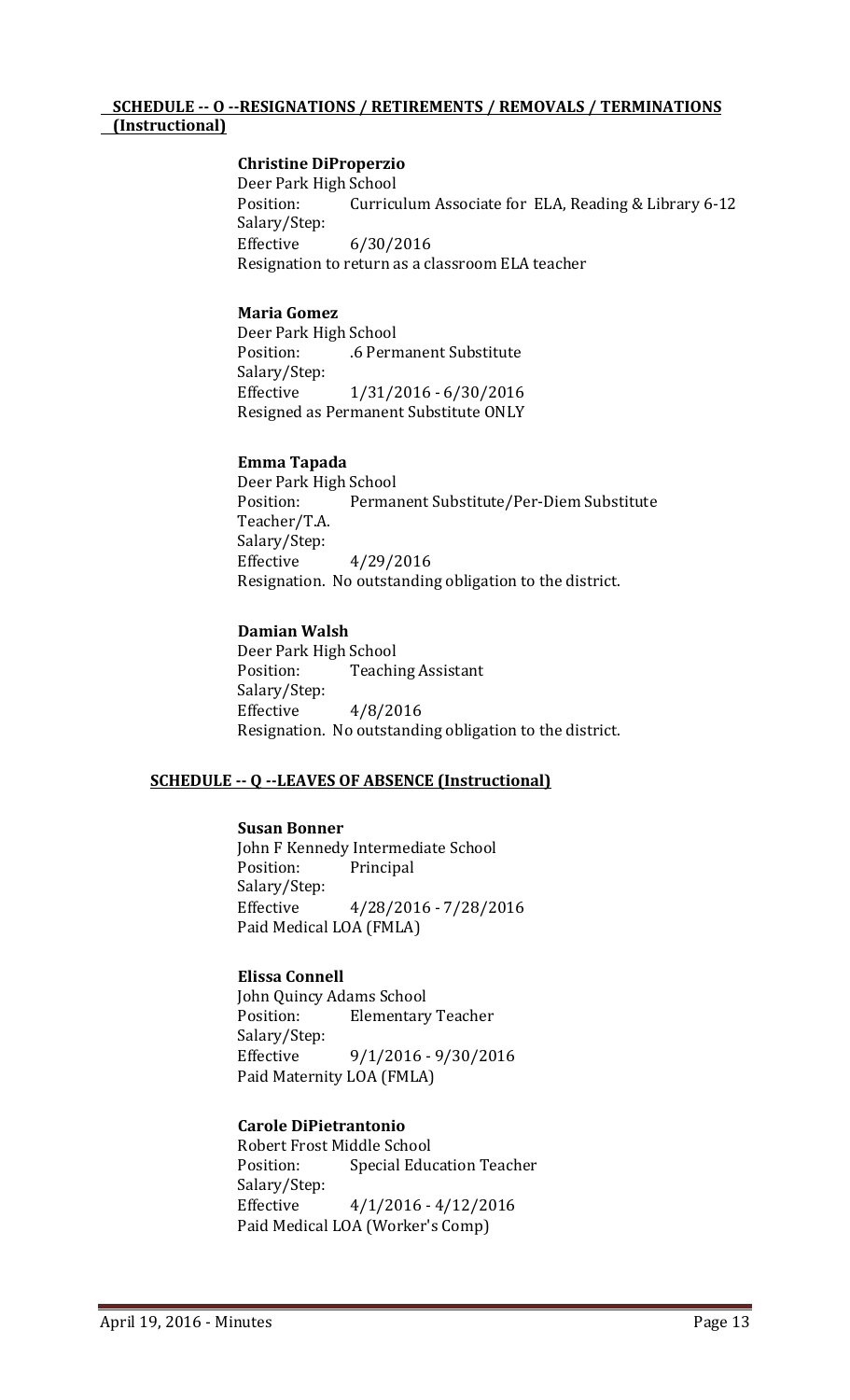### **Melissa Green**

Deer Park High School Position: Science Teacher Salary/Step: Effective 3/30/2016 - 5/20/2016 Change of Dates for Paid Maternity LOA (FMLA)

#### **John Heeg**

Robert Frost Middle School Position: Social Studies Teacher Salary/Step: Effective 6/1/2016 - 6/30/2016 Paid Military LOA

#### **Heather Hickam**

Deer Park High School Position: Teaching Assistant Salary/Step: Effective  $4/5/2016 - 4/21/2016$ 4/5/16-4/19/16 Paid Medical LOA (FMLA) 4/20/16-4/21/16 Unpaid Medical LOA (FMLA)

#### **Elissa Lynch**

May Moore School Position: Special Education Teacher Salary/Step: Effective  $4/5/2016 - 5/2/2016$ Extension of Medical LOA  $4/5/16$ -4/8/16 Paid LOA (FMLA)  $4/9/16$ -5/2/16 Paid Medical LOA

#### **Melissa Price**

John F Kennedy Intermediate School Position: Elementary Teacher Salary/Step: Effective 4/8/2016 - 4/22/2016 Paid Medical LOA (FMLA)

#### **Audrey Schulter**

John F Kennedy Intermediate School Position: Elementary Teacher Salary/Step: Effective  $4/27/2016 - 5/26/2016$ Paid Medical LOA (Worker's Comp)

#### **Jodi Simet**

John F Kennedy Intermediate School Position: Elementary Teacher Salary/Step: Effective 5/7/2016 - 6/17/2016 5/7/16-5/20/16 Paid Maternity LOA (FMLA) 5/21-6/17/16 Unpaid Maternity LOA (FMLA)

#### **SCHEDULE -- TTPA --TEMPORARY ASSIGNMENT (Instructional)**

#### **Kelly Acevedo**

John F Kennedy Intermediate School Position: AIS Teacher (ELA & Math) Grade 5 Salary/Step: \$67.80/hr Effective 2/29/2016 - 4/12/2016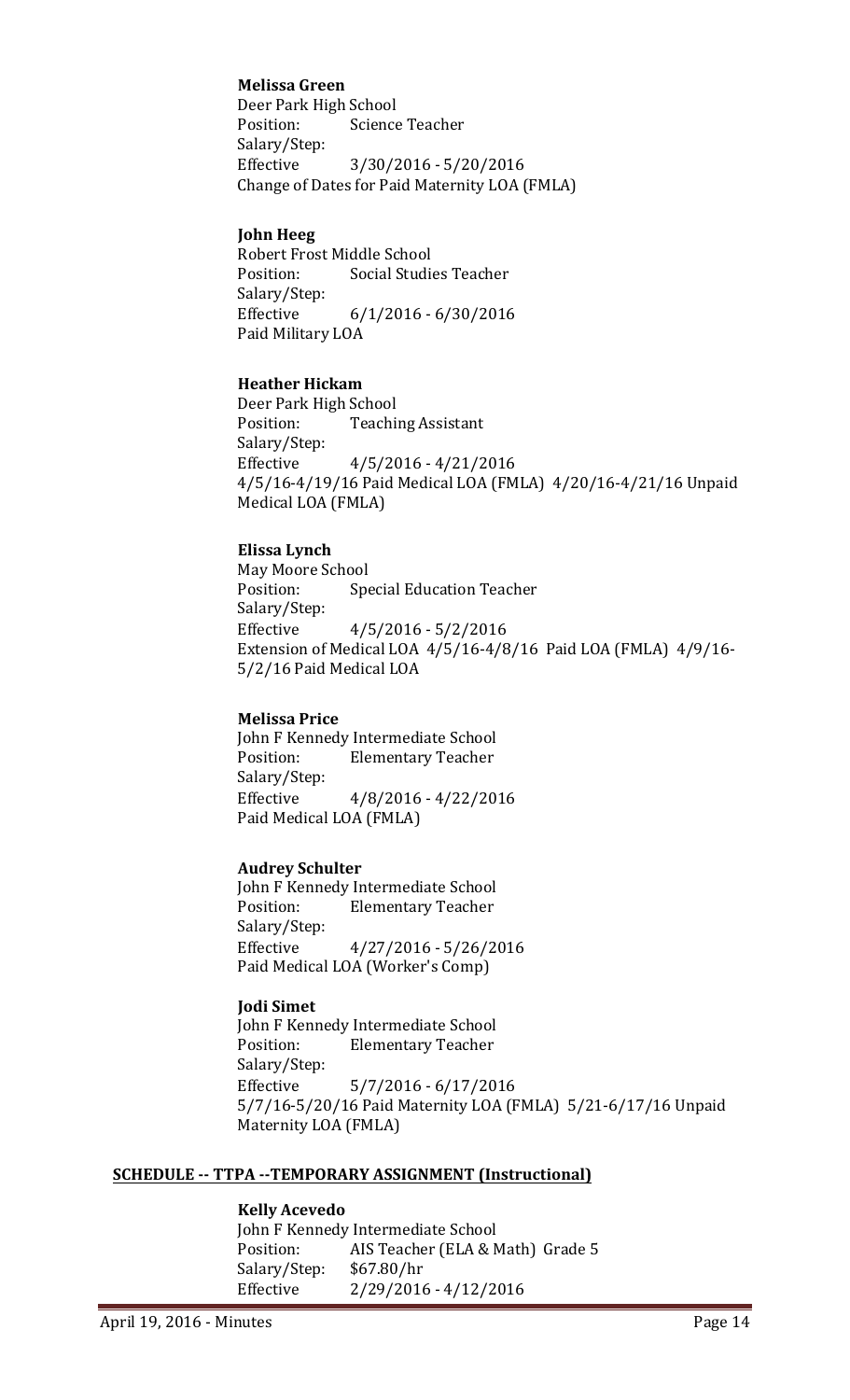### **Annette Armenti**

John F Kennedy Intermediate School Position: AIS Teacher (ELA & Math) Grade 4 Salary/Step: \$67.80/hr Effective 2/29/2016 - 4/12/2016

#### **Pamela Attonito**

John F Kennedy Intermediate School Position: AIS Teacher (ELA & Math) Grade 3 Salary/Step: \$67.80/hr Effective 2/29/2016 - 4/12/2016

#### **Michael Capobianco**

John F Kennedy Intermediate School Position: AIS Teacher (ELA & Math) Grade 5 Salary/Step: \$67.80/hr Effective 2/29/2016 - 4/12/2016

#### **Lauren Chipkin**

John F Kennedy Intermediate School Position: AIS Teacher (ELA & Math) Grade 3 Salary/Step: \$67.80/hr Effective 2/29/2016 - 4/12/2016

#### **Heather Ciurleo**

|              | John F Kennedy Intermediate School |
|--------------|------------------------------------|
| Position:    | Substitute AIS Teacher             |
| Salary/Step: | \$67.80/hr                         |
| Effective    | 2/29/2016 - 4/12/2016              |

## **John Colford**

John F Kennedy Intermediate School Position: AIS Teacher (ELA & Math) Grade 5 Salary/Step: \$67.80/hr Effective 2/29/2016 - 4/12/2016

## **Helene Cotter**

John F Kennedy Intermediate School Position: AIS Teacher (ELA & Math) Grade 3 Salary/Step: \$67.80/hr Effective 2/29/2016 - 4/12/2016

## **Michelle D'Auria**

John F Kennedy Intermediate School Position: AIS Teacher (ELA & Math) Grade 4 Salary/Step: \$67.80/hr Effective 2/29/2016 - 4/12/2016

## **Marie Finley**

John F Kennedy Intermediate School Position: AIS Teacher (ELA & Math) Grade 5 Salary/Step: \$67.80/hr Effective 2/29/2016 - 4/12/2016

#### **Thomas Fitzmaurice**

John F Kennedy Intermediate School Position: AIS Teacher (ELA & Math) Grade 5 Salary/Step: \$67.80/hr Effective 2/29/2016 - 4/12/2016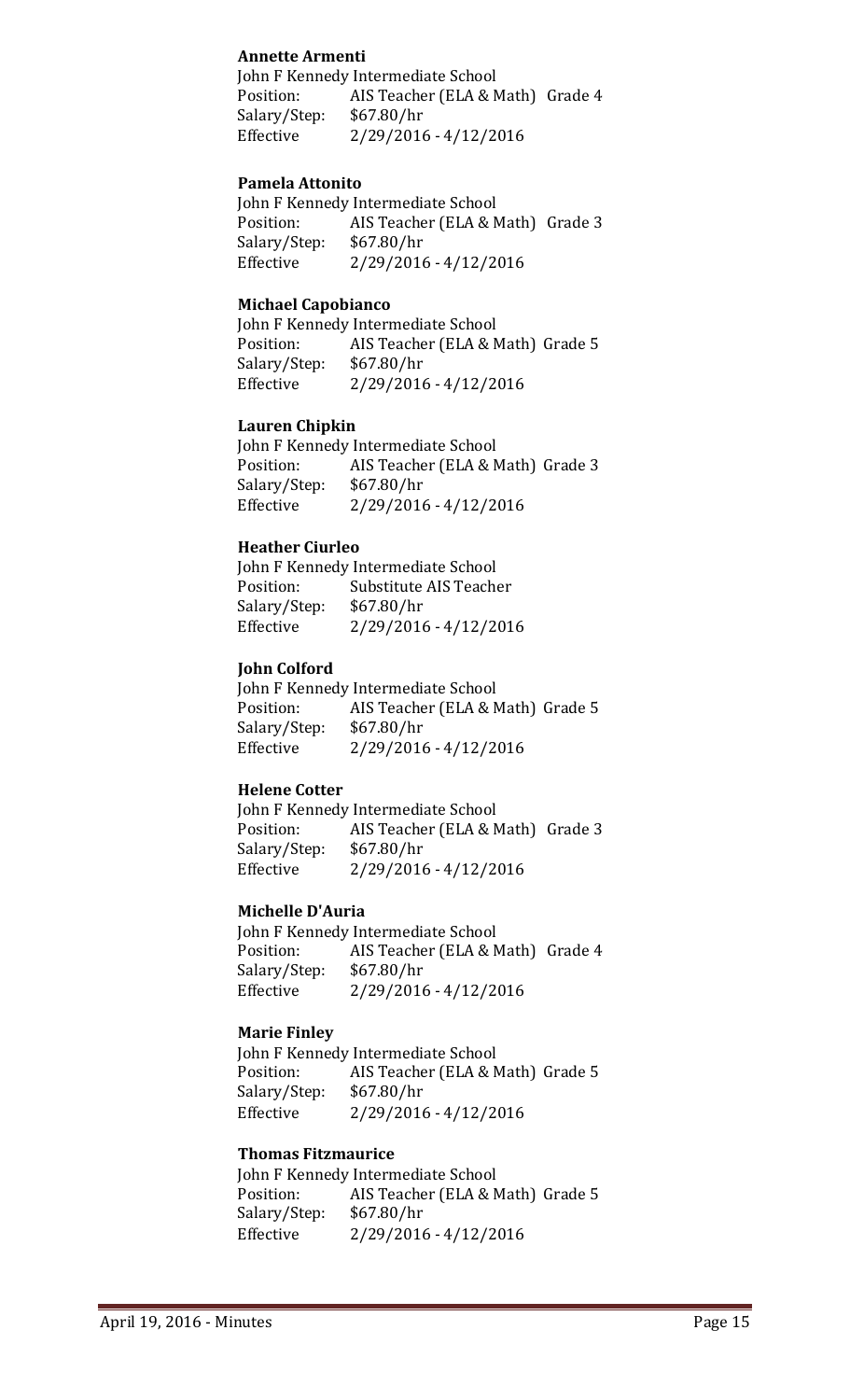### **Carolann Gaona**

John F Kennedy Intermediate School Position: AIS Teacher (Math) Grade 4 Salary/Step: \$67.80/hr Effective  $3/1/2016 - 4/12/2016$ 

#### **Tricia Hurlbert**

John F Kennedy Intermediate School Position: AIS Teacher (ELA & Math) Grade 4 Salary/Step: \$67.80/hr Effective 2/29/2016 - 4/12/2016

#### **Kelly Intartaglia**

|              | John F Kennedy Intermediate School |
|--------------|------------------------------------|
| Position:    | Substitute AIS Teacher             |
| Salary/Step: | \$67.80/hr                         |
| Effective    | 2/29/2016 - 4/12/2016              |

#### **Patricia Katz**

John F Kennedy Intermediate School Position: AIS Teacher (ELA) Grade 4 Salary/Step: \$67.80/hr Effective 2/29/2016 - 4/4/2016

#### **Lisa Leichert**

|              | John F Kennedy Intermediate School |
|--------------|------------------------------------|
| Position:    | Substitute AIS Teacher             |
| Salary/Step: | \$67.80/hr                         |
| Effective    | 2/29/2016 - 4/12/2016              |

#### **Vincent Loscalzo**

John F Kennedy Intermediate School Position: AIS Teacher (ELA & Math) Grade 3 Salary/Step: \$67.80/hr Effective 2/29/2016 - 4/12/2016

## **Tami Loughlin**

John F Kennedy Intermediate School Position: AIS Teacher (ELA & Math) Grade 4 Salary/Step: \$67.80/hr Effective 2/29/2016 - 4/12/2016

#### **Marie Marck**

John F Kennedy Intermediate School Position: AIS Teacher (ELA & Math) Grade 4 Salary/Step: \$67.80/hr Effective 2/29/2016 - 4/12/2016

## **Christine Musachio**

John F Kennedy Intermediate School Position: AIS Teacher (ELA) Grade 4 Salary/Step: \$67.80/hr Effective 2/29/2016 - 4/4/2016

#### **Joann Romann**

John F Kennedy Intermediate School Position: AIS Teacher (ELA & Math) Grade 3 Salary/Step: \$67.80/hr Effective 2/29/2016 - 4/12/2016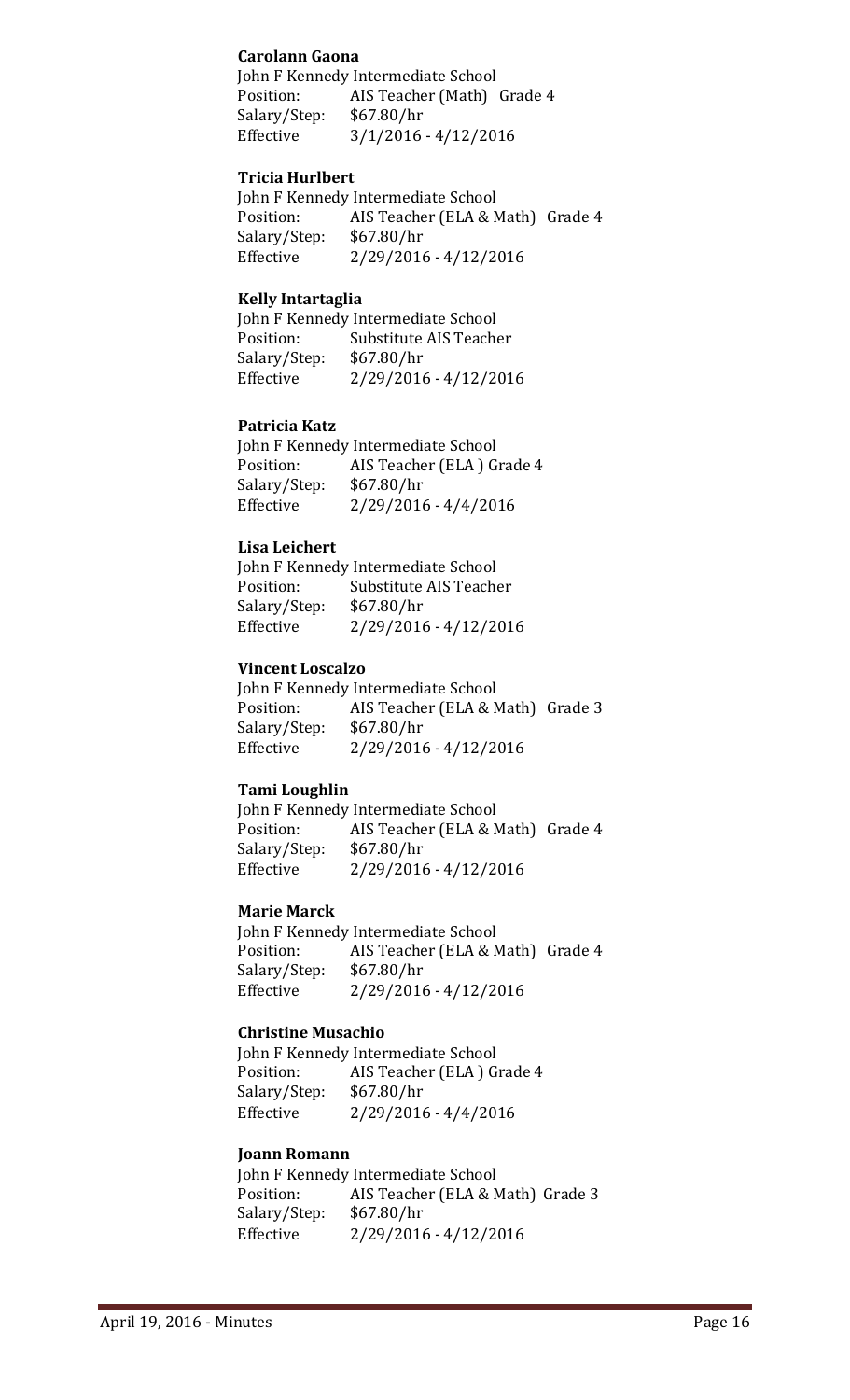### **Audrey Schulter**

John F Kennedy Intermediate School Position: AIS Teacher (ELA & Math) Grade 5 Salary/Step: \$67.80/hr Effective 2/29/2016 - 4/12/2016

#### **Keri Schumacher**

John F Kennedy Intermediate School Position: AIS Teacher (ELA & Math) Grade 4 Salary/Step: \$67.80/hr Effective 2/29/2016 - 4/12/2016

#### **Phyllis Senia**

John Quincy Adams School Position: Mentor Salary/Step: \$1200/yr Effective  $4/1/2016 - 6/30/2016$ Salary prorated at \$360

#### **Debra Smith**

John F Kennedy Intermediate School Position: AIS Teacher (ELA) Grade 4 Salary/Step: \$67.80/hr Effective 2/29/2016 - 4/4/2016

## **Marie Tortorici**

John F Kennedy Intermediate School Position: AIS Teacher (ELA & Math) Grade 3 Salary/Step: \$67.80/hr Effective 2/29/2016 - 4/12/2016

#### **Eileen Tuozzo**

John F Kennedy Intermediate School Position: AIS Teacher (ELA & Math) Grade 5 Salary/Step: \$67.80/hr Effective 2/29/2016 - 4/12/2016

## **Debra Wasp**

John F Kennedy Intermediate School Position: AIS Teacher (ELA & Math) Grade 3 Salary/Step: \$67.80/hr Effective 2/29/2016 - 4/12/2016

## **SCHEDULE 16/BP-775 - SCHEDULE OF BILLS PAYABLE**

| General*        | # 32        | 2/29/2016 |
|-----------------|-------------|-----------|
| General*        | # 28        | 2/29/2016 |
| Federal*        | # 16        | 2/29/2016 |
| Capital*        | # 10        | 2/29/2016 |
| School Lunch*   | # 14        | 2/29/2016 |
| Trust & Agency* | #7          | 2/29/2016 |
| <b>WORKERS'</b> | Daily Check |           |
| COMP.*          | Register    | 2/9/2016  |
| WORKERS'        | Daily Check |           |
| COMP.*          | Register    | 2/16/2016 |
| <b>WORKERS'</b> | Daily Check |           |
| COMP.*          | Register    | 2/16/2016 |
| <b>WORKERS'</b> | Daily Check |           |
| COMP.*          | Register    | 2/16/2016 |
| <b>WORKERS'</b> | Daily Check |           |
| COMP.*          | Register    | 2/22/2016 |
| <b>WORKERS'</b> | Daily Check |           |
| COMP.*          | Register    | 2/25/2016 |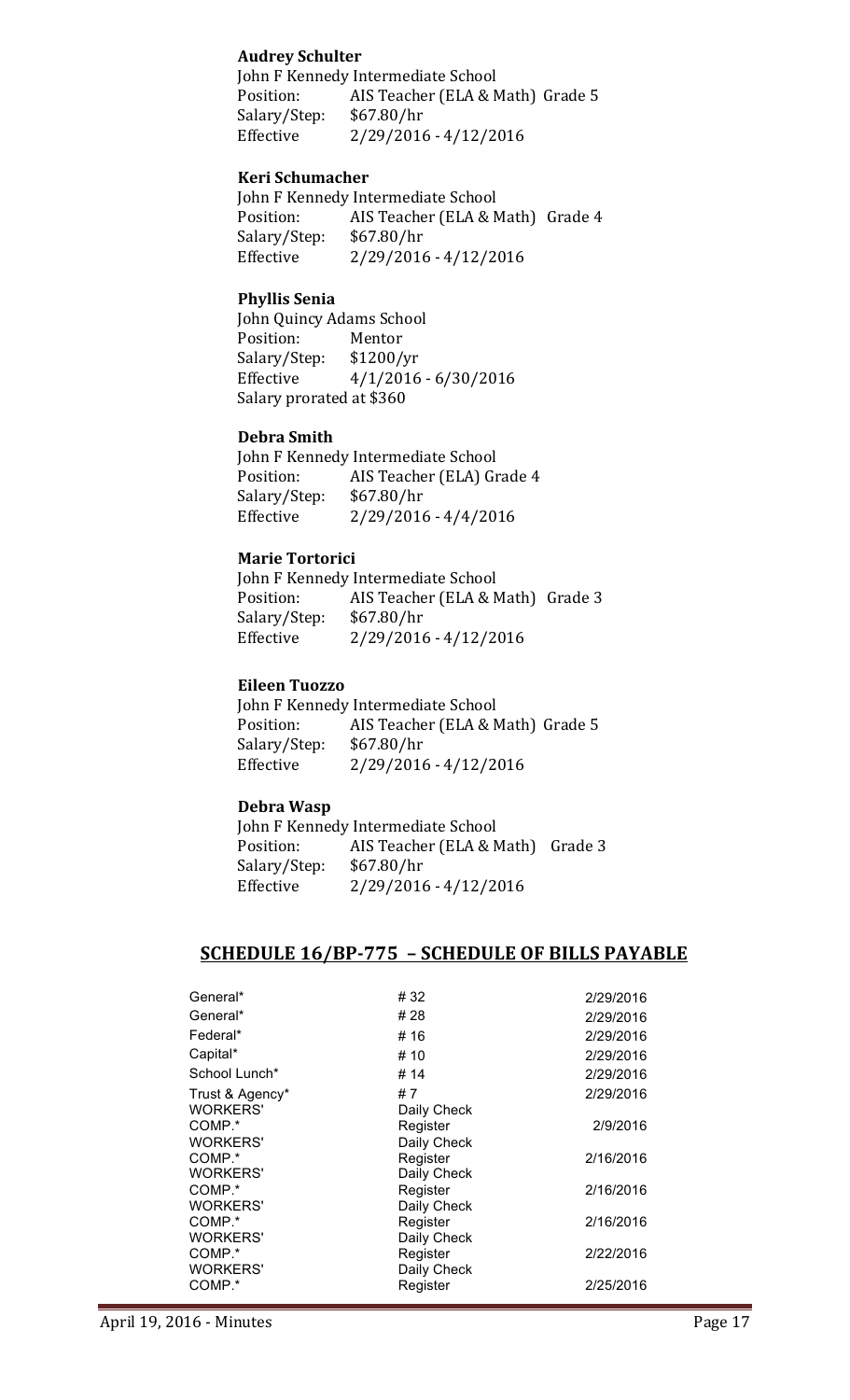| General*         | #37         | 3/31/2016 |
|------------------|-------------|-----------|
| Federal*         | #18         | 3/31/2016 |
| Capital*         | # 11        | 2/29/2016 |
| School Lunch*    | # 16        | 2/29/2016 |
| <b>WORKERS'</b>  | Daily Check |           |
| COMP.*           | Register    | 2/26/2016 |
| <b>WORKERS'</b>  | Daily Check |           |
| COMP.*           | Register    | 3/1/2016  |
| WORKERS'         | Daily Check |           |
| COMP.*           | Register    | 3/7/2016  |
| General*         | # 39        | 3/31/2016 |
| Federal*         | # 19        | 3/31/2016 |
| Capital*         | # 12        | 3/31/2016 |
| School Lunch*    | # 17        | 3/31/2016 |
| Trust & Agency*  | #9          | 3/31/2016 |
| Medicare Reimb.* | # 38        | 3/31/2016 |
| WORKERS'         | Daily Check |           |
| COMP.*           | Register    | 3/14/2016 |
| <b>WORKERS'</b>  | Daily Check |           |
| COMP.*           | Register    | 3/15/2016 |
| <b>WORKERS'</b>  | Daily Check |           |
| COMP.*           | Register    | 3/21/2016 |
|                  |             |           |

## **SCHEDULE D - BID AWARD**

Bids for Bid # BDP16-002, Cabling for WAP's Districtwide were received and opened at 11:00 AM on March 21, 2016.

Bids were advertised in Newsday. Forms and specifications were processed in accordance with Section 103 of the General Municipal Law and bids were solicited on the Empire State Purchasing Group website at www.EmpireStateBidSystem.com.

Bids were received from the following vendors:

| A+ Technology & Security Solutions | \$219,575.00 |
|------------------------------------|--------------|
| Com.Bell Systems Inc.              | \$150,828.50 |
| <b>ICAS</b>                        | \$149,789.00 |
| <b>Madison Avenue Construction</b> | \$174,700.00 |
| <b>Mason Technologies</b>          | \$146,230.83 |
| Office Solutions Inc.              | \$198,482.00 |
| Palace Electrical                  | \$383,400.00 |
| <b>Stafford Associates</b>         | \$219,000.00 |
| <b>Symbrant Technologies</b>       | \$198,632.00 |

Present at bid opening: Lauren von Ende, Purchasing Agent; Christopher Kauter, District Administrator for IT; and Linda Melendez, Recorder. Vendors present at bid opening: Bill Deak, Madison Avenue Construction; Richard Sacco, ICAS; Patrick Ruiz, ICAS; Joanne Briefs, Stafford Associates; Ed Schildt, A+ Technologies; Adam Daley, A+ Technologies; Ted Schwarting, A+ Technologies; and Anthony Baksys, Palace Electrical.

It is recommended that the bid be awarded to the following vendor as the lowest responsible bidder meeting specifications and providing the best value:

Mason Technologies \$146,230.83

## **SCHEDULE 16-E-396 - EXPLANATION OF BUDGETARY TRANSFERS** #16 & T17

## **SCHEDULES 16-F-290 & 291 - CONTRACT REPORTS**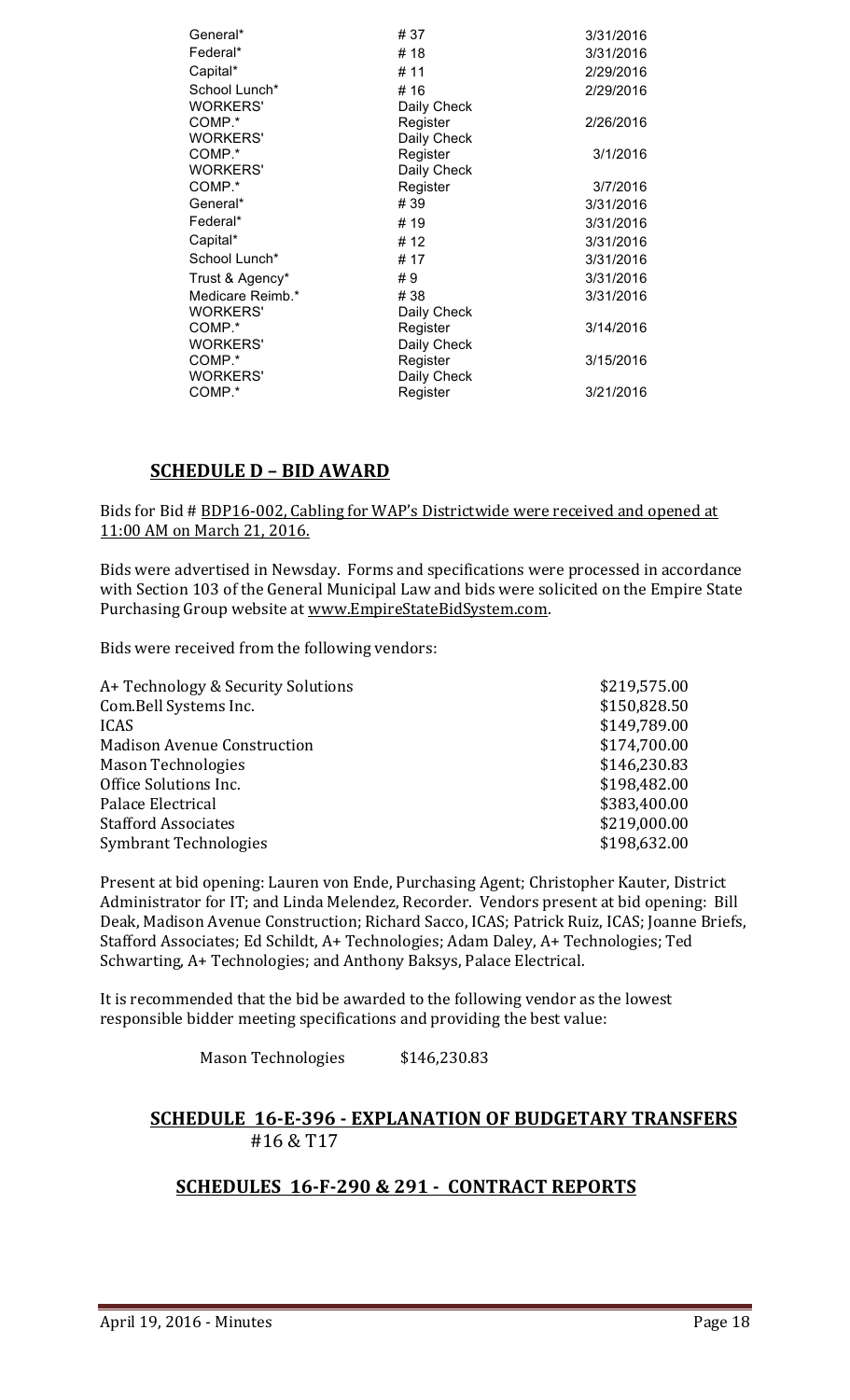## **SCHEDULE 4-H-16 – HOME TEACHING (regular & S/E)** (confidential)

## **SCHEDULE 4-S-16 – SPECIAL TRANSPORTATION**  (confidential)

**SCHEDULE 4-SE-16 - COMMITTEE RECOMMENDATIONS** (confidential)

**RECEIPT** *Upon a motion by Mr. Centamore, seconded by Ms. Gulli Grunseich,* **OF** *the Board of Education unanimously approved the following* **SCHEDULES** *receipt of schedules collectively:* 

## **SCHEDULE 16-A-443 - TREASURERS REPORT**

| <b>Statement of Revenues -</b> | General Fund -<br>Federal Fund -<br>School Lunch Fund | July/March<br>July/March<br>July/March |
|--------------------------------|-------------------------------------------------------|----------------------------------------|
| Treasurer's Report             | March                                                 |                                        |
| Cash Flow -                    | July/March                                            |                                        |
| Claims Audit<br>Report         | March 1, 2016 - March 31, 2016                        |                                        |

## **SCHEDULE 16-B-773 - APPROPRIATION BUDGET STATUS REPORT**

| <b>Appropriation Budget Status Report</b> | General Fund -<br>Capital Fund (Regular/Bond) -<br>School Lunch Fund<br>Federal Fund -                                                                                                                                | March<br>March<br>March<br>March |
|-------------------------------------------|-----------------------------------------------------------------------------------------------------------------------------------------------------------------------------------------------------------------------|----------------------------------|
| <b>Extra-Classroom Activities Funds</b>   | High School -<br>Robert Frost -                                                                                                                                                                                       | March<br>March                   |
| <b>Trial Balance</b><br>July/March        | General Fund<br>Workers' Comp. &<br>Unemployment<br><b>Federal Fund</b><br>Capital Projects<br>Capital Energy Cons. Proj.<br>Trust & Agency<br>Private Purpose Trust<br><b>Flexible Benefits</b><br>School Lunch Fund |                                  |